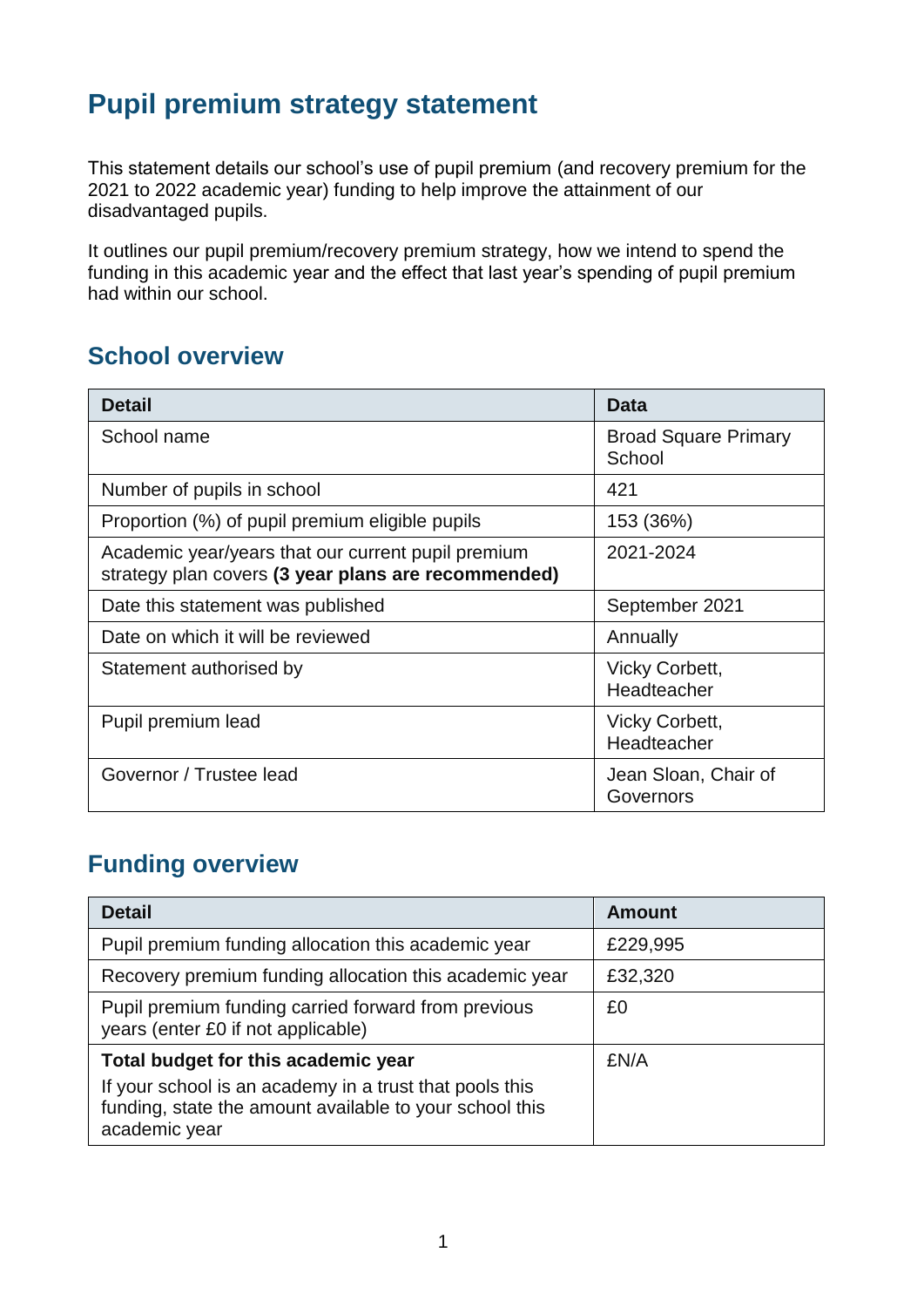# **Part A: Pupil premium strategy plan**

#### **Statement of intent**

At Broad Square Primary School, we passionately believe that no child should be left behind. Our school is fully inclusive, offering all of our children the best education we can provide through a mastery approach, in order for all pupils to have the potential to achieve in line with the national expected standard or above.

CPD is a key element of our strategy, providing all our staff with up to date training in order to support them to continuously evaluate their practice and adapt to children's needs. Their ability to adapt planning and teaching in every lesson is a result of the staff's subject knowledge, which has been enhanced through targeted CPD. Through quality first teaching and specifically chosen, timely interventions, children are taught in rapidly-building, small steps. Targeted questioning allows all children to participate and teaching assistant support allows for same day as well as catch up intervention.

Ultimately, our ambition is for disadvantaged pupils to attain in line with nondisadvantaged. Due to adverse childhood experiences that many of our children have faced, including bereavement and poverty, some children demonstrate a difficulty in being ready to learn. Our PP strategy includes CPD for staff on becoming trauma-aware, as the building of trusting relationships is key to unlocking pupils' potential in the classroom.

## **Challenges**

This details the key challenges to achievement that we have identified among our disadvantaged pupils.

| <b>Challenge</b><br>number | <b>Detail of challenge</b>                                                                                                                                                 |
|----------------------------|----------------------------------------------------------------------------------------------------------------------------------------------------------------------------|
|                            | High numbers of children that have experienced Adverse Childhood<br>Experiences leading to barriers to learning, limiting pupil progress.                                  |
| 2                          | Very poor language/communication skills from early starting points due<br>to limited life experiences outside school                                                       |
| 3                          | Children's lack of wider experiences impacts on their knowledge and<br>understanding of the world and the wider curriculum.                                                |
| 4                          | Emotional wellbeing impacts on their progress e.g. due to poor self-<br>esteem/lack of confidence (children and parents) resulting in low<br>expectations and aspirations. |
| 5                          | Poor attendance, punctuality rates and high persistent absence rates<br>impact on progress and attainment.                                                                 |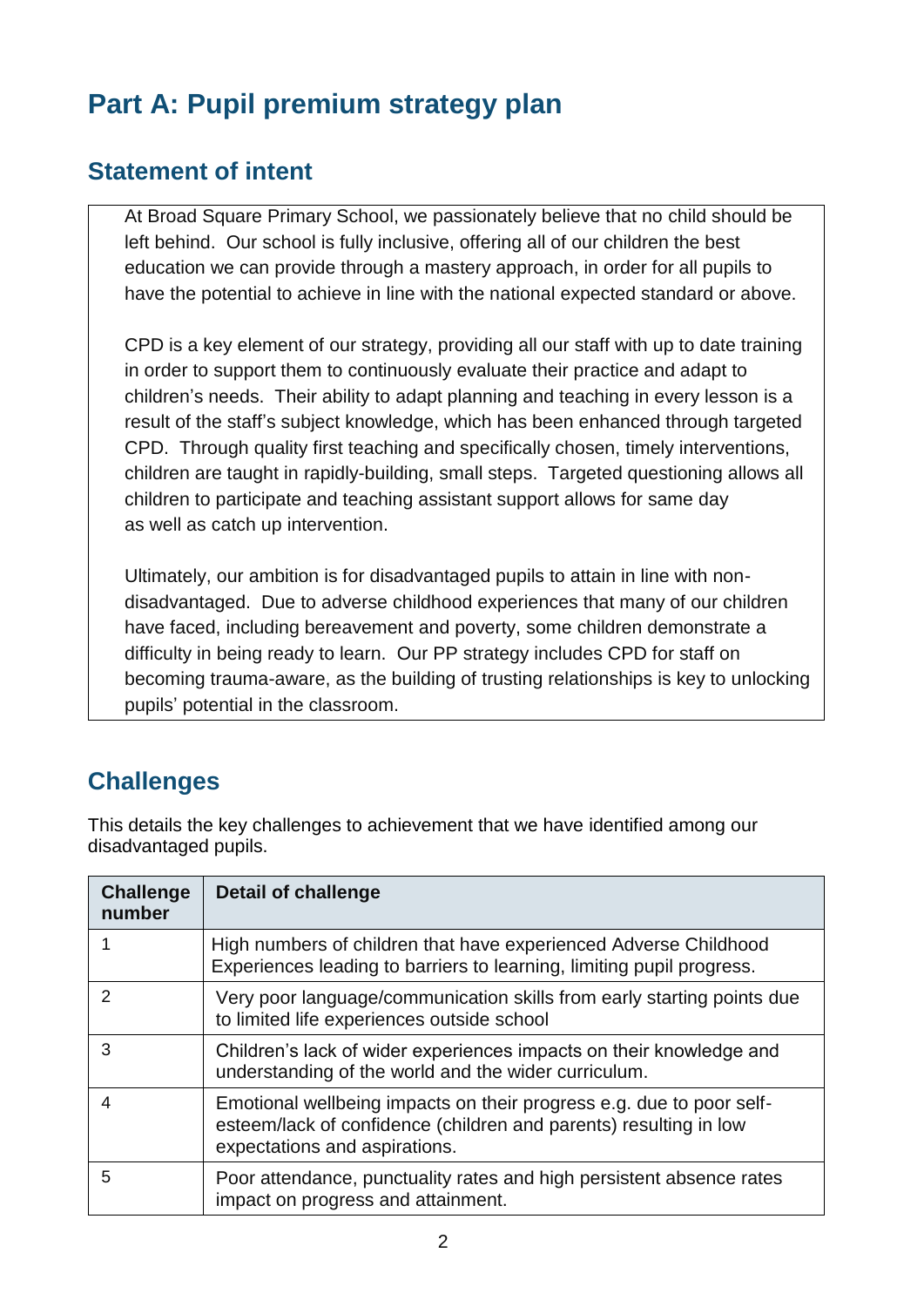| 6 | Families in need of support through pastoral care including parent<br>workshops, support through EHATs, advice and signposting and<br>support through discussion and coffee mornings.                                                                                                                                                                                                                                                                                                                                                                                                                           |
|---|-----------------------------------------------------------------------------------------------------------------------------------------------------------------------------------------------------------------------------------------------------------------------------------------------------------------------------------------------------------------------------------------------------------------------------------------------------------------------------------------------------------------------------------------------------------------------------------------------------------------|
|   | Covid 19 pandemic has impacted on mental health and wellbeing and<br>also catch up is required, particularly for those already lower than<br>'expected'. Blended learning posed huge challenges for some families,<br>particularly those with younger and multiple children, those working or<br>those that were unable to support children for other reasons. This<br>impacted on progress during national lockdowns and bubble closures<br>and was significant. It has also posed a challenge amongst some<br>children who lack resilience, stamina for full working days and the desire<br>to do their best. |

#### **Intended outcomes**

This explains the outcomes we are aiming for **by the end of our current strategy plan**, and how we will measure whether they have been achieved.

| <b>Intended outcome</b>                                                                                                                   | <b>Success criteria</b>                                                                                                                                                                               |
|-------------------------------------------------------------------------------------------------------------------------------------------|-------------------------------------------------------------------------------------------------------------------------------------------------------------------------------------------------------|
| Accelerated progress made for pupils in<br>order to begin to close the attainment gap<br>in R, W and M                                    | The attainment gap between PP and Non<br>PP is narrowed in R, W and M.                                                                                                                                |
|                                                                                                                                           | Pupils make accelerated progress from<br>their relative starting points in R, W and<br>М.                                                                                                             |
| Improved pupil progress and attainment<br>for EYFS pupils, particularly in CLL and<br><b>PSED</b>                                         | PP Pupils make at least good progress<br>and an increasing percentage achieve a<br>GLD at the end of Reception. A higher<br>proportion of EYFS pupils exceed<br>expectations by the end of Reception. |
| Improved behaviour and emotional<br>wellbeing for challenging and vulnerable<br>pupils, particularly those that have<br>experienced ACEs. | Pupils with PP attain in line with non PP<br>over time, narrowing the attainment gap<br>in R, W and M.                                                                                                |
|                                                                                                                                           | The % of PP pupils attaining GDS<br>increases.                                                                                                                                                        |
|                                                                                                                                           | Behaviour is outstanding and pupils take<br>responsibility for their own actions,<br>reflecting on their behaviour and taking<br>responsibility for it.                                               |
| Improved attendance and punctuality for                                                                                                   | All children that are well enough to do so,                                                                                                                                                           |
| PP and all pupils                                                                                                                         | attend school.                                                                                                                                                                                        |
| Reduction in PA for PP group                                                                                                              | All parents understand the importance of<br>their child attending school and are held                                                                                                                 |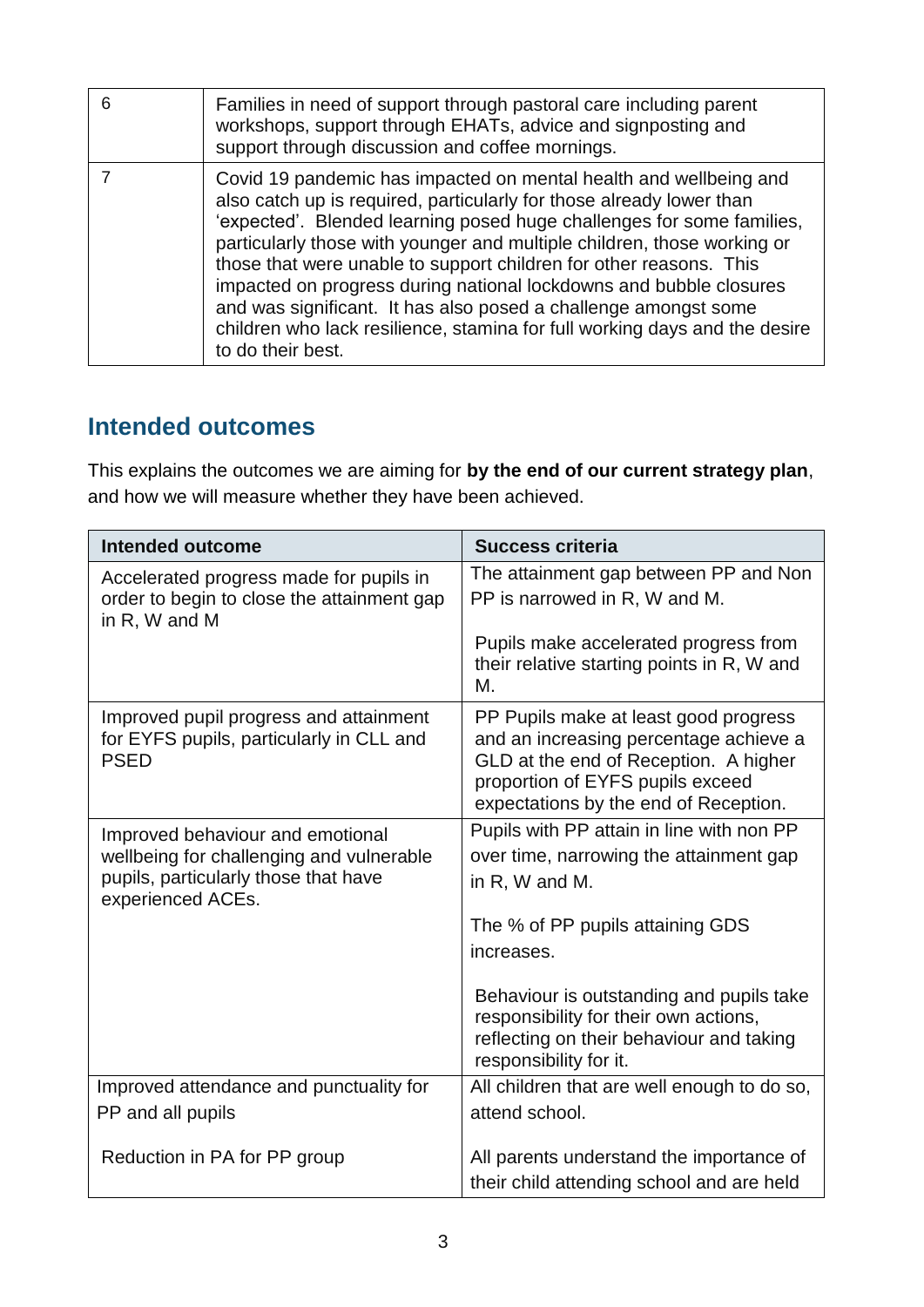|                                                                 | to account where there are underlying<br>patterns and issues.                                                           |
|-----------------------------------------------------------------|-------------------------------------------------------------------------------------------------------------------------|
|                                                                 | Attendance is in line with national where<br>possible                                                                   |
|                                                                 | Reduced number of lates recorded                                                                                        |
|                                                                 | Reduced number of persistent absentees<br>(not linked to COVID)                                                         |
|                                                                 | Support in place or signposted to for<br>parents' wellbeing where this is a barrier<br>to attendance of their children. |
| Parental involvement is improved with                           | Parents of PP pupils attend parent                                                                                      |
| more parental learning opportunities.                           | workshops, open mornings and parents'                                                                                   |
| Pupils see their parents as a vital part of<br>their schooling. | evenings via Zoom/Teams                                                                                                 |
|                                                                 | Parents of PP pupils are more able to                                                                                   |
|                                                                 | support their children effectively at home                                                                              |
| Families are supported to talk through any                      | School is aware of issues and has offered                                                                               |
| issues that have arisen due to the                              | support or signposted to support so that                                                                                |
| pandemic or any other issues they need                          | pupils are in school and learning                                                                                       |
| support with, including access to mental<br>health support.     | wherever possible.                                                                                                      |
|                                                                 | The website offers pastoral support to                                                                                  |
|                                                                 | families by signposting them to agencies.                                                                               |
|                                                                 |                                                                                                                         |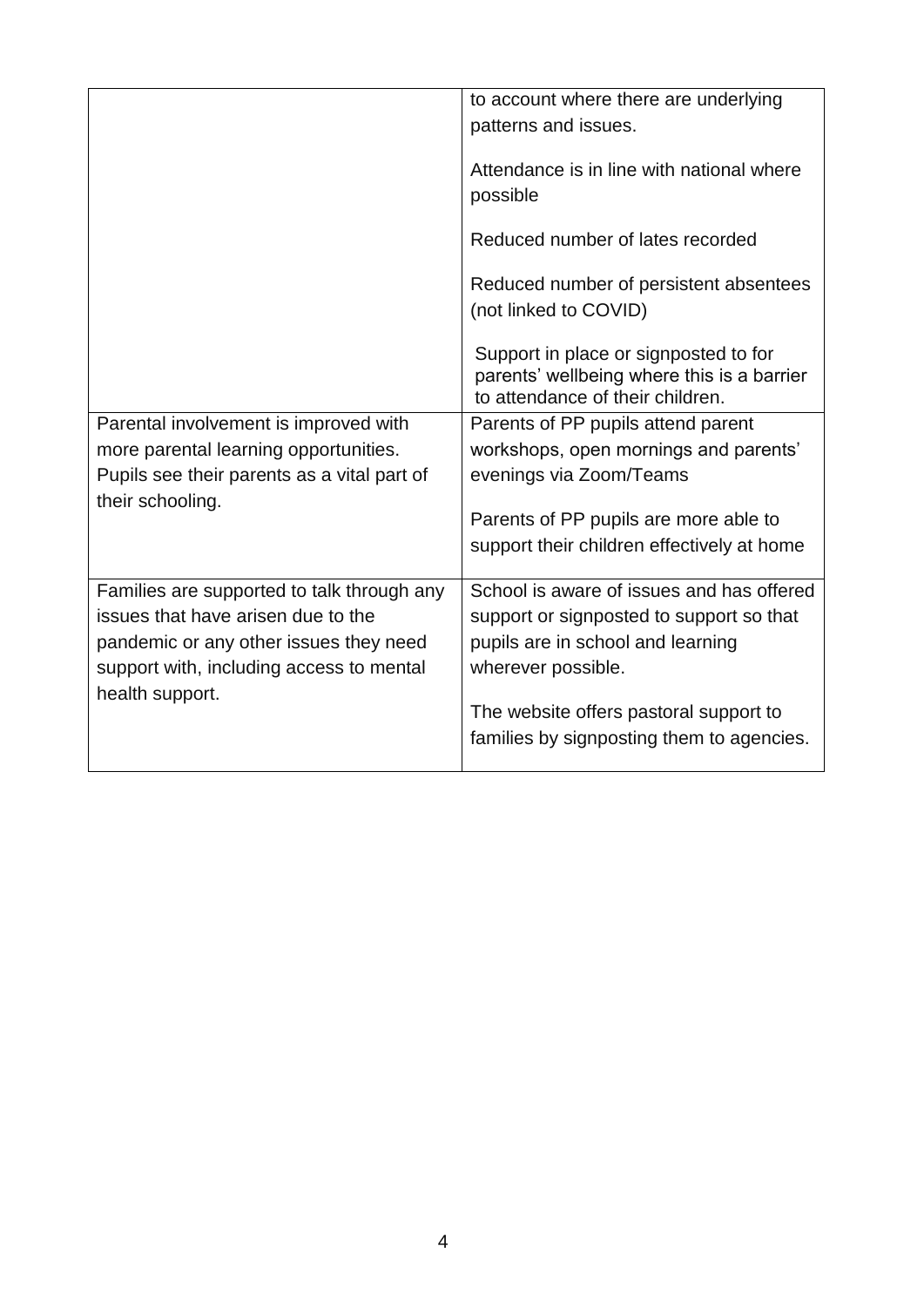## **Activity in this academic year**

This details how we intend to spend our pupil premium (and recovery premium funding) **this academic year** to address the challenges listed above.

## **Teaching (for example, CPD, recruitment and retention)**

#### Budgeted cost: £ *37,012*

| <b>Activity</b>                                                                                                                                                                                                                                                                                                                                                                                                                      | <b>Evidence that supports this</b><br>approach                                                                                                                                                                                                                                                                                                                                                                                                                                                                                                                                                                                                                 | <b>Challenge</b><br>number(s)<br>addressed |
|--------------------------------------------------------------------------------------------------------------------------------------------------------------------------------------------------------------------------------------------------------------------------------------------------------------------------------------------------------------------------------------------------------------------------------------|----------------------------------------------------------------------------------------------------------------------------------------------------------------------------------------------------------------------------------------------------------------------------------------------------------------------------------------------------------------------------------------------------------------------------------------------------------------------------------------------------------------------------------------------------------------------------------------------------------------------------------------------------------------|--------------------------------------------|
| The use of Evidence Me to ensure<br>effective observations of learning are<br>taking place for all children across all<br>areas of learning. Staff will be able to<br>identify where children are excelling and<br>where they need to provide extra<br>support and will have an evidence base<br>to show progress. This will be shared<br>with parents and carers to further<br>enhance their involvement in pupils'<br>progress.    | Effective assessment of pupils<br>enables staff to plan for their needs<br>precisely. Evidence in terms of<br>outstanding settings using systems<br>like Evidence Me highly effectively to<br>raise standards.                                                                                                                                                                                                                                                                                                                                                                                                                                                 | 1, 2, 7                                    |
| Continue to improve and develop<br>continuous provision for all pupils<br>through CPD for EYFS and Y1 staff.<br>Improve transition to Y1 as a result.<br>Purchase further resources to<br>strengthen curriculum offer and develop<br>classrooms for EYFS and Y1 children.<br>Further Develop the senior and middle<br>leaders knowledge of the EYFS<br>curriculum and continuous provision -<br>CPD from SIL and within the networks | Continuous provision is necessary to<br>ensure that all children benefit from<br>the full EYFS curriculum in an<br>enabling environment, both inside<br>and outside. To narrow the gap<br>between boys and girls, effective<br>outdoor provision is absolutely<br>crucial.<br>Y1 to be seen as a continuation from<br>EYFS, using outdoors as a learning<br>space and providing NC through<br>continuous style provision.<br>Phonic knowledge acquisition<br>through the scheme Monster<br>Phonics begins in EYFS - the new<br>scheme of reading books will be<br>purchased so that children can<br>reinforce their phonic knowledge at<br>home and at school. | 1, 2, 7                                    |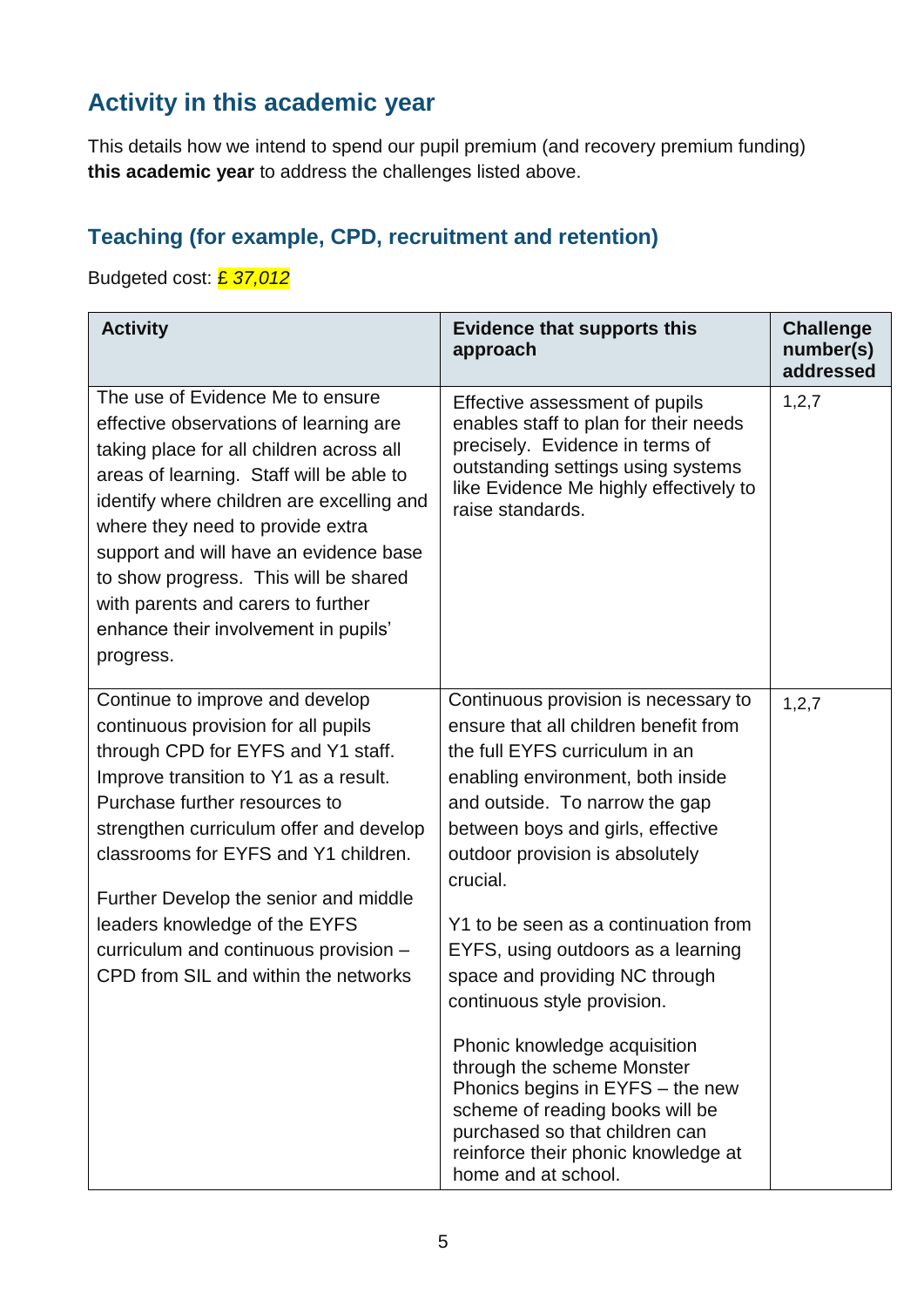| Access training from Read to Write.                                                                                                                                                                                 | Experts in their field inspire staff to                                                                                                                                                                                                                                 | 1, 2, 7 |
|---------------------------------------------------------------------------------------------------------------------------------------------------------------------------------------------------------------------|-------------------------------------------------------------------------------------------------------------------------------------------------------------------------------------------------------------------------------------------------------------------------|---------|
| Release teachers to attend CPD at<br>Writing On The Wall and Read to Write.                                                                                                                                         | research and trial approaches to<br>teaching English and mathematics in<br>order to continually improve provision                                                                                                                                                       |         |
| Release teachers to attend network                                                                                                                                                                                  | for all children.                                                                                                                                                                                                                                                       |         |
| training and moderation sessions with<br>local schools.                                                                                                                                                             | The use of resources such as<br>Testbase and Grammasaurus help                                                                                                                                                                                                          |         |
| Provide in house CPD for staff to begin<br>to embed approaches to writing.                                                                                                                                          | adults to provide children with a wide<br>range of question formats that will<br>help them reason and develop                                                                                                                                                           |         |
| Begin the Writing Quality Mark and<br>renew the Reading Quality Mark                                                                                                                                                | resilience, skills and knowledge in<br>each subject area.                                                                                                                                                                                                               |         |
| Use Grammasaurus for teachers to<br>provide model texts and grammar<br>activities.                                                                                                                                  | The use of national writing<br>benchmarking tool 'No More Marking'<br>is used by outstanding schools to<br>inform their judgements, ensure our                                                                                                                          |         |
| Use National writing moderation<br>practices through No More Marking to<br>benchmark writing in every year group<br>with other schools nationally and to<br>externally validate our staff judgements<br>on writing. | judgements are valid and accurate<br>and provide guidance to improving<br>writing in every year group.                                                                                                                                                                  |         |
| <b>Purchase Phonics Tracker for all</b><br>children.                                                                                                                                                                |                                                                                                                                                                                                                                                                         |         |
| <b>Purchase Monster Phonics and access</b><br>training for staff and information<br>sessions for parents.                                                                                                           |                                                                                                                                                                                                                                                                         |         |
| Purchase Maths Scheme - Power<br>Maths, as recommended by the DfE and<br>organise an INSET training session                                                                                                         |                                                                                                                                                                                                                                                                         |         |
| Continue to develop and expand the<br>library provision so that children can<br>regularly borrow and change books.                                                                                                  | Reading for pleasure is vital for<br>pupils' reading development and<br>wider cultural capital. Building a love<br>for reading within all children supports<br>children to succeed in all subjects<br>over the long term and become<br>successful adults in later life. | 1,2,3,7 |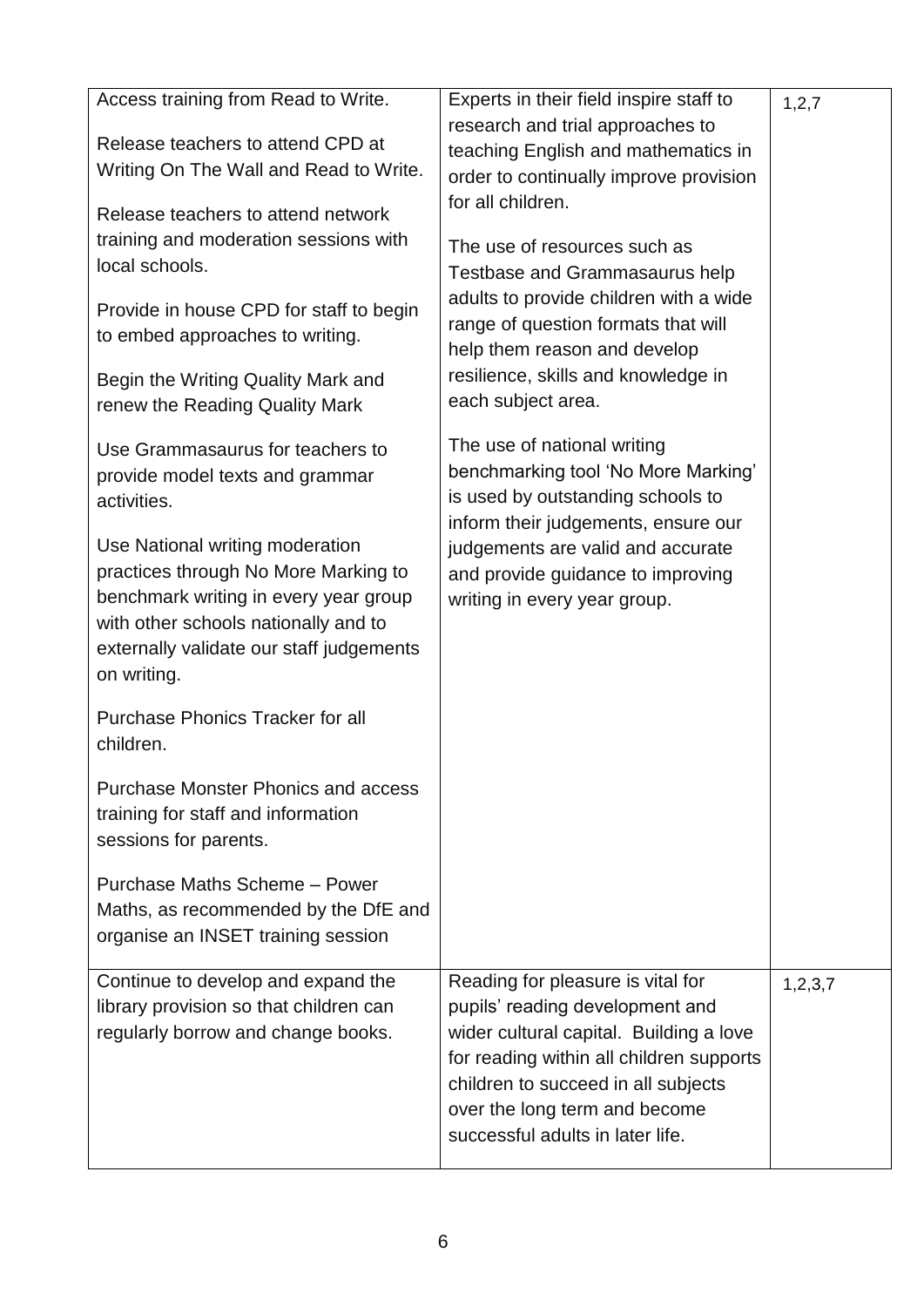| Continue the Embedding Mastery stage                                                                                                                                                                                                            | Research demonstrates a clear link                                                                                                                                                                                                                                                                                                                                              | 1,7                          |
|-------------------------------------------------------------------------------------------------------------------------------------------------------------------------------------------------------------------------------------------------|---------------------------------------------------------------------------------------------------------------------------------------------------------------------------------------------------------------------------------------------------------------------------------------------------------------------------------------------------------------------------------|------------------------------|
| with North West 3 Maths Hub Teacher                                                                                                                                                                                                             | between the depth of staff subject                                                                                                                                                                                                                                                                                                                                              |                              |
| Research Group to ensure that                                                                                                                                                                                                                   | knowledge and knowledge of                                                                                                                                                                                                                                                                                                                                                      | Addressing                   |
| teachers' subject knowledge on the                                                                                                                                                                                                              | pedagogy and their confidence in and                                                                                                                                                                                                                                                                                                                                            | quality first                |
| mastery approach to teaching                                                                                                                                                                                                                    | ability to design lessons which                                                                                                                                                                                                                                                                                                                                                 | teaching for<br>all children |
| mathematics is sound.                                                                                                                                                                                                                           | support all children to make next                                                                                                                                                                                                                                                                                                                                               |                              |
| Teachers to engage in research with<br>other professionals to consider what<br>makes the difference to progress in<br>terms of lesson design within a maths<br>mastery model across all key stages.                                             | steps progress.                                                                                                                                                                                                                                                                                                                                                                 |                              |
| Teachers to access a range of Greater<br>Depth resources and aspire to enabling<br>all children to access these in every<br>lesson where knowledge is advanced as<br>a result of their teaching.                                                |                                                                                                                                                                                                                                                                                                                                                                                 |                              |
| Release staff to be part of the TRG for<br>Mastering Number and for the KS2<br>Maths Leader to train to become a<br>maths specialist.                                                                                                           |                                                                                                                                                                                                                                                                                                                                                                                 |                              |
| <b>Renew SLA for Times Tables Rock</b><br>Stars for KS2 for daily practise of x<br>tables in order to underpin fluency.                                                                                                                         |                                                                                                                                                                                                                                                                                                                                                                                 |                              |
| CPD based around being a trauma<br>informed school. Work with Dr. Jenny<br>Knock and the Virtual School for<br>Liverpool to become a centre for<br>excellence for using a trauma informed<br>approach to behaviour and relationships<br>policy. | Research shows that children who<br>have experienced trauma through<br>ACEs have difficulties in being able to<br>regulate their behaviour. The therapy<br>options we have put in place provide<br>safe spaces for children to interact<br>with professionals and talk through<br>their experiences as well as develop<br>coping strategies which will enable<br>them to learn. | 1,4,7                        |
|                                                                                                                                                                                                                                                 | See the Timpson Report:                                                                                                                                                                                                                                                                                                                                                         |                              |
|                                                                                                                                                                                                                                                 | (DfE 2019: Timpson Review of<br>School Exclusion: OGL: E. Timpson<br>May 2019)                                                                                                                                                                                                                                                                                                  |                              |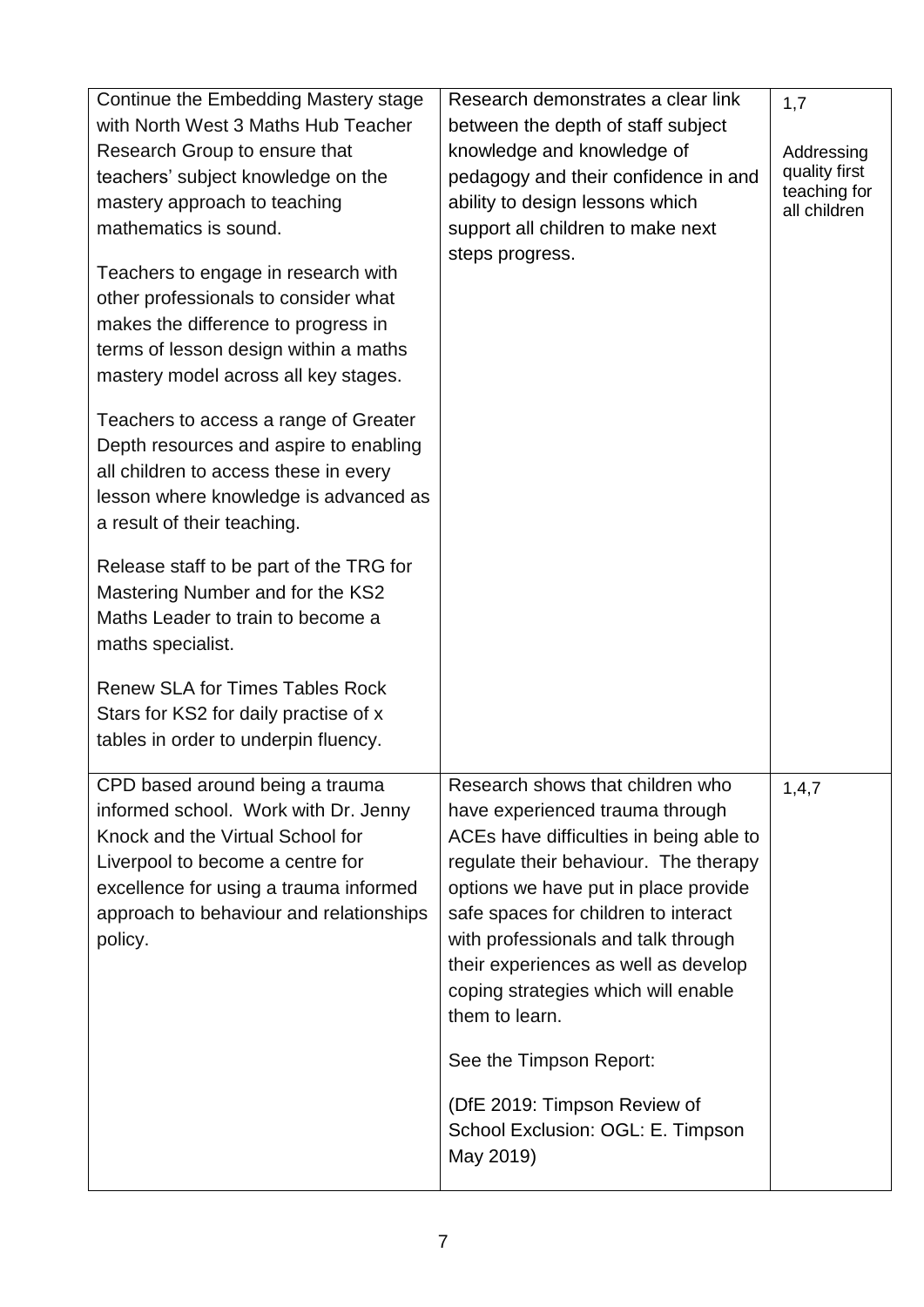## **Targeted academic support (for example, tutoring, one-to-one support structured interventions)**

Budgeted cost: £ *174,261*

| <b>Activity</b>                                                                                                                                                                                                                                                                                     | <b>Evidence that</b><br>supports this<br>approach                                                                                                                                                                                                                                                                                         | <b>Challenge</b><br>number(s)<br>addressed |
|-----------------------------------------------------------------------------------------------------------------------------------------------------------------------------------------------------------------------------------------------------------------------------------------------------|-------------------------------------------------------------------------------------------------------------------------------------------------------------------------------------------------------------------------------------------------------------------------------------------------------------------------------------------|--------------------------------------------|
| Daily phonics intervention from TAs<br>for pupils in Y1, Y2 and Y3 that<br>missed the majority of the phonics<br>programme last year.<br>Daily phonics and speech and<br>language support in small group for<br>children working way below<br>expected standard with a qualified<br>teacher and TA. | All TAs are trained to<br>ensure their<br>effectiveness. They<br>know the children's<br>specific needs and<br>support is targeted on<br>those needs.<br>EEF guidance (T&L<br>toolkit) identifies (based<br>on extensive evidence)<br>oral language and<br>phonics interventions as<br>very high impact<br>representing value for<br>money | 1, 2, 7                                    |
| Talk Boost programme to be<br>delivered to Y1 pupils 3x per week x<br>30 mins per session by two trained<br>teaching assistants                                                                                                                                                                     | As above                                                                                                                                                                                                                                                                                                                                  | $\overline{2}$                             |
| Number stacks delivered to children<br>as an intervention                                                                                                                                                                                                                                           |                                                                                                                                                                                                                                                                                                                                           | 1,7                                        |
| Booster sessions in small groups for<br>Y6 pupils with an experienced<br>teacher (before/after school)                                                                                                                                                                                              | Targeted, small groups<br>sessions to support<br>pupils to close gaps in<br>learning and<br>understanding in<br>reading, writing and<br>maths                                                                                                                                                                                             | 1,7                                        |
| <b>Additional Support for Y6 for</b><br>targeted intervention over $2 \frac{1}{2}$ days                                                                                                                                                                                                             | Immediate feedback<br>(designated as high<br>impact / low cost<br>strategy - EEF Toolkit)<br>enables pupils to<br>improve their work at<br>the point of learning.                                                                                                                                                                         | 1,7                                        |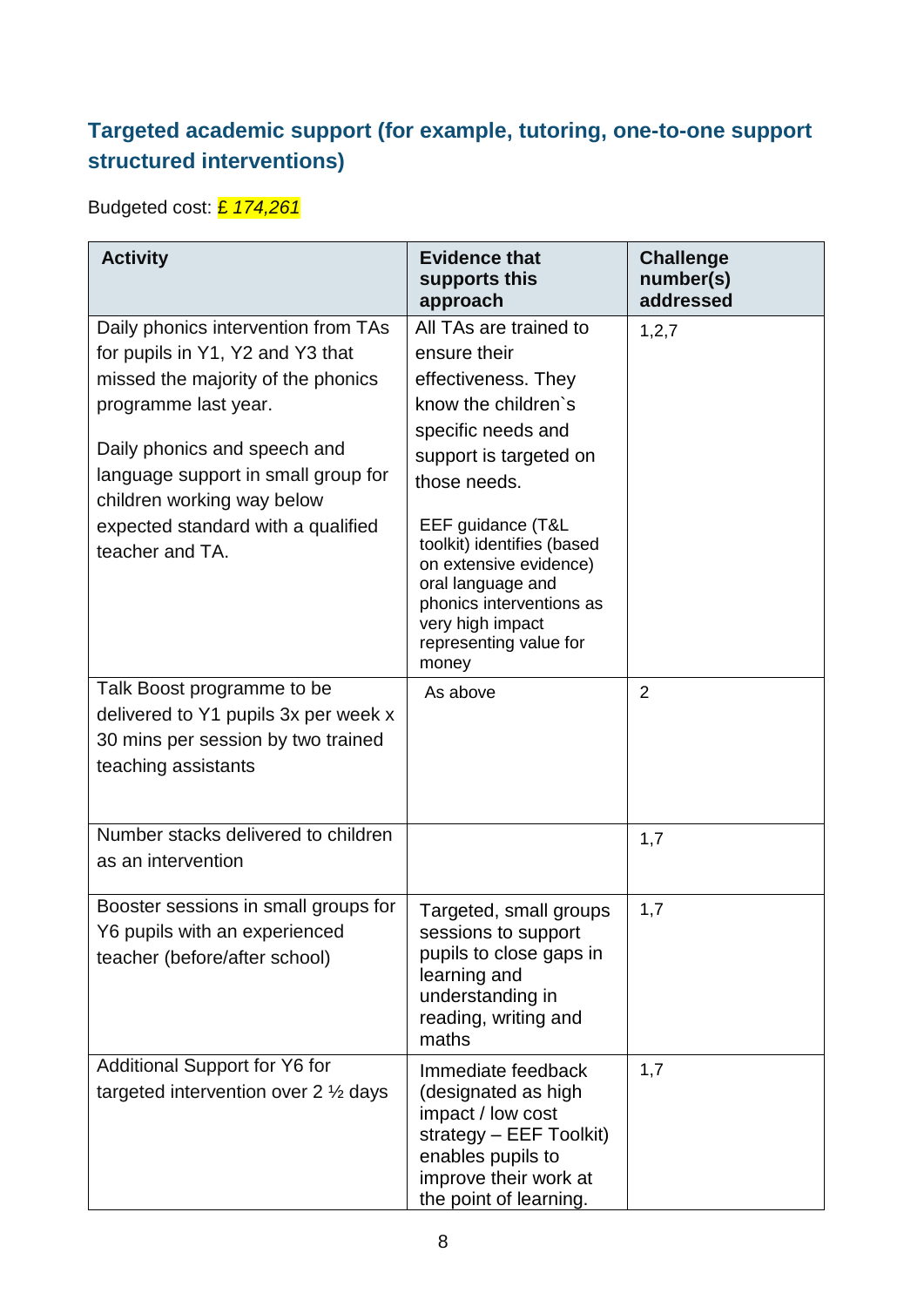|                                                                                                                                                                                                                                                                                                                                                                | Teaching in smaller<br>groups gives each<br>child more opportunity<br>for feedback.                                                                                                                                                                                                                                                        |            |
|----------------------------------------------------------------------------------------------------------------------------------------------------------------------------------------------------------------------------------------------------------------------------------------------------------------------------------------------------------------|--------------------------------------------------------------------------------------------------------------------------------------------------------------------------------------------------------------------------------------------------------------------------------------------------------------------------------------------|------------|
| Each class in KS1 and Y3 to have a<br>full time teaching assistant for<br>targeted support for groups and<br>individuals.<br>Additional TA support for mornings<br>in Y4-Y6 and for children who are<br>finding accessing the curriculum<br>difficult.<br>Additional intervention from HLTAs<br>across the school for same day<br>intervention where possible. | TA support enables<br>additional support for<br>individuals or groups at<br>the point of QFT or<br>immediately following on<br>from QFT in the<br>classroom<br>Pupils know the adult<br>and the adult is<br>consistent, enabling<br>them to have a clear<br>understanding of their<br>children and the next<br>steps they need to<br>take. | 1,2,4,7    |
| School led tutoring - small group<br>tuition.                                                                                                                                                                                                                                                                                                                  | On-going close<br>monitoring of children's<br>progress analyses<br>support needs; tutoring<br>in small groups<br>enables children to<br>catch up and move<br>forward                                                                                                                                                                       | 1, 2, 4, 7 |

## **Wider strategies (for example, related to attendance, behaviour, wellbeing)**

Budgeted cost: £ *50,090*

| <b>Activity</b>                                                                                                                                                                               | <b>Evidence that supports</b><br>this approach                                                                                                                                                | <b>Challenge</b><br>number(s)<br>addressed |
|-----------------------------------------------------------------------------------------------------------------------------------------------------------------------------------------------|-----------------------------------------------------------------------------------------------------------------------------------------------------------------------------------------------|--------------------------------------------|
| Provide writing, reading and maths<br>cafés for parents.<br>Provide virtual curriculum events for<br>parents to experience how to<br>support their child in a non-<br>threatening environment | Parents working in<br>partnership with the<br>school supports children<br>to have positive attitudes<br>towards learning and<br>builds a trusting<br>relationship between<br>home and school. | 1,6                                        |
| Provide online parental learning<br>opportunities alongside Clubmoor<br>Surestart e.g. Incredible                                                                                             | Bringing parents into<br>school for learning<br>opportunities improves                                                                                                                        | Potential for impact<br>$1 - 7$            |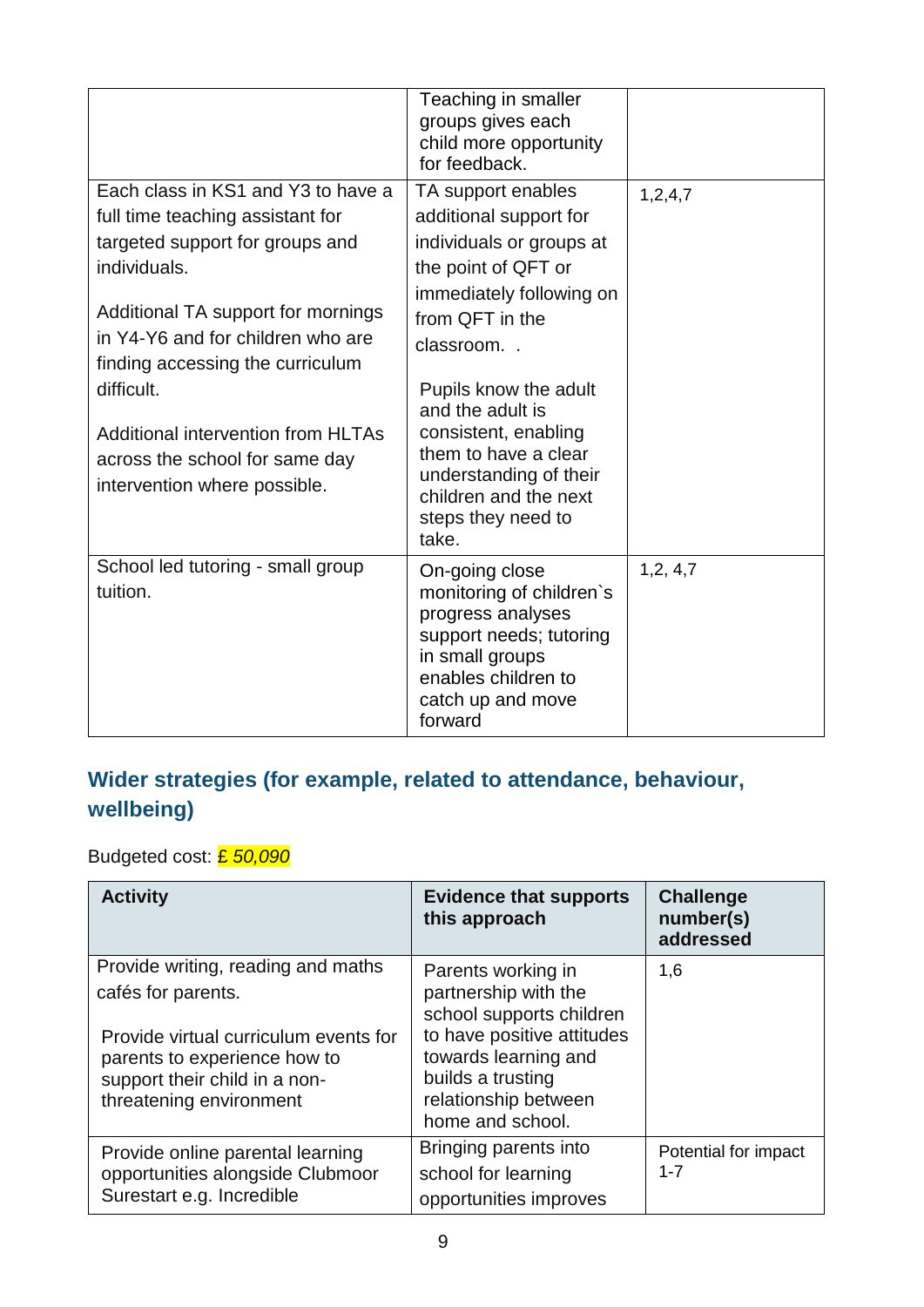| Years/Financial/Computing/Cooking<br>etc                                                                                                                                                                                                                                                                                                                             | the relationship they have<br>with school as well as<br>improving their knowledge<br>and skills as appropriate<br>to the course attended.<br>Whilst this is not possible,<br>online learning is an<br>option for keeping the<br>momentum.                                                                        |                |
|----------------------------------------------------------------------------------------------------------------------------------------------------------------------------------------------------------------------------------------------------------------------------------------------------------------------------------------------------------------------|------------------------------------------------------------------------------------------------------------------------------------------------------------------------------------------------------------------------------------------------------------------------------------------------------------------|----------------|
| Subsidised school field studies<br>alongside expert speakers.<br>Subsidised residential visits.<br>Additional bought in support from<br>consultants to support the careful<br>implementation of the curriculum<br>alongside the curriculum leader and<br>additional leadership time to monitor<br>and ensure equality of access for all<br>pupils                    | All pupils learn best from<br>prior experience and<br>research shows that<br>knowledge and skills can<br>be developed further<br>when there is a real life<br>experience on which to<br>base their understanding.                                                                                                | 3              |
| For a learning mentor to work<br>alongside pupils and parents and<br>make referrals to Seedlings, YPAS,<br>provide drawing and talking therapy<br>and support from the Trailblazer<br>project.<br><b>Access materials from Positive</b><br>Footprints and from The Happy<br><b>Centred School Programme</b><br>Therapy dog work<br>Counselling sessions for children | Many of our pupils need<br>support with their mental<br>health and emotional<br>wellbeing.<br>This is a barrier to<br>learning and can cause<br>low level disruptive<br>behaviour which impacts<br>on their learning and that<br>of the class.<br>Research shows that<br>children who have<br>experienced trauma | $\overline{4}$ |
| <b>Boxwell Therapy</b>                                                                                                                                                                                                                                                                                                                                               | through ACEs have<br>difficulties in being able to<br>regulate their behaviour.<br>The therapy options we<br>have put in place provide                                                                                                                                                                           |                |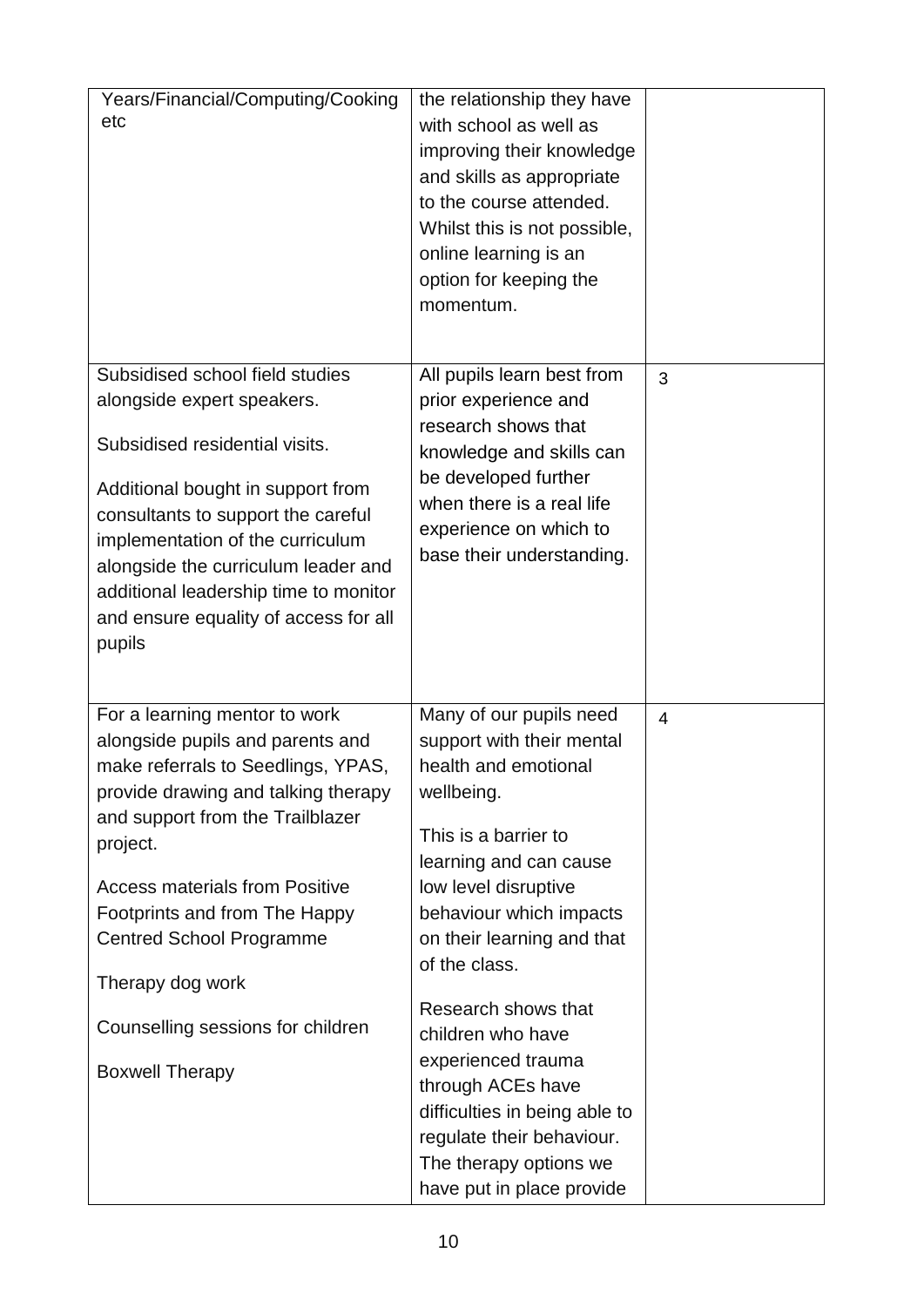|                                                                                                                                                                                                                                                                                                                                                  | safe spaces for children to<br>interact with professionals<br>and talk through their<br>experiences as well as<br>develop coping strategies<br>which will enable them to<br>learn.     |       |
|--------------------------------------------------------------------------------------------------------------------------------------------------------------------------------------------------------------------------------------------------------------------------------------------------------------------------------------------------|----------------------------------------------------------------------------------------------------------------------------------------------------------------------------------------|-------|
| Carefully monitor and analyse<br>attendance and punctuality, make<br>home visits, ensure safeguarding<br>procedures are followed daily. Issue<br>fines to parents. Attend parents'<br>evening meetings and hold coffee<br>mornings to educate parents.<br>Provide and publicise incentives for<br>excellent attendance to parents and<br>pupils. | Disadvantaged pupils<br>have the highest % of<br>persistent absenteeism<br>compared to other<br>groups. Highest<br>attendance equals better<br>learning opportunities and<br>progress. | 1,5,6 |

# **Total budgeted cost: £** *261,363*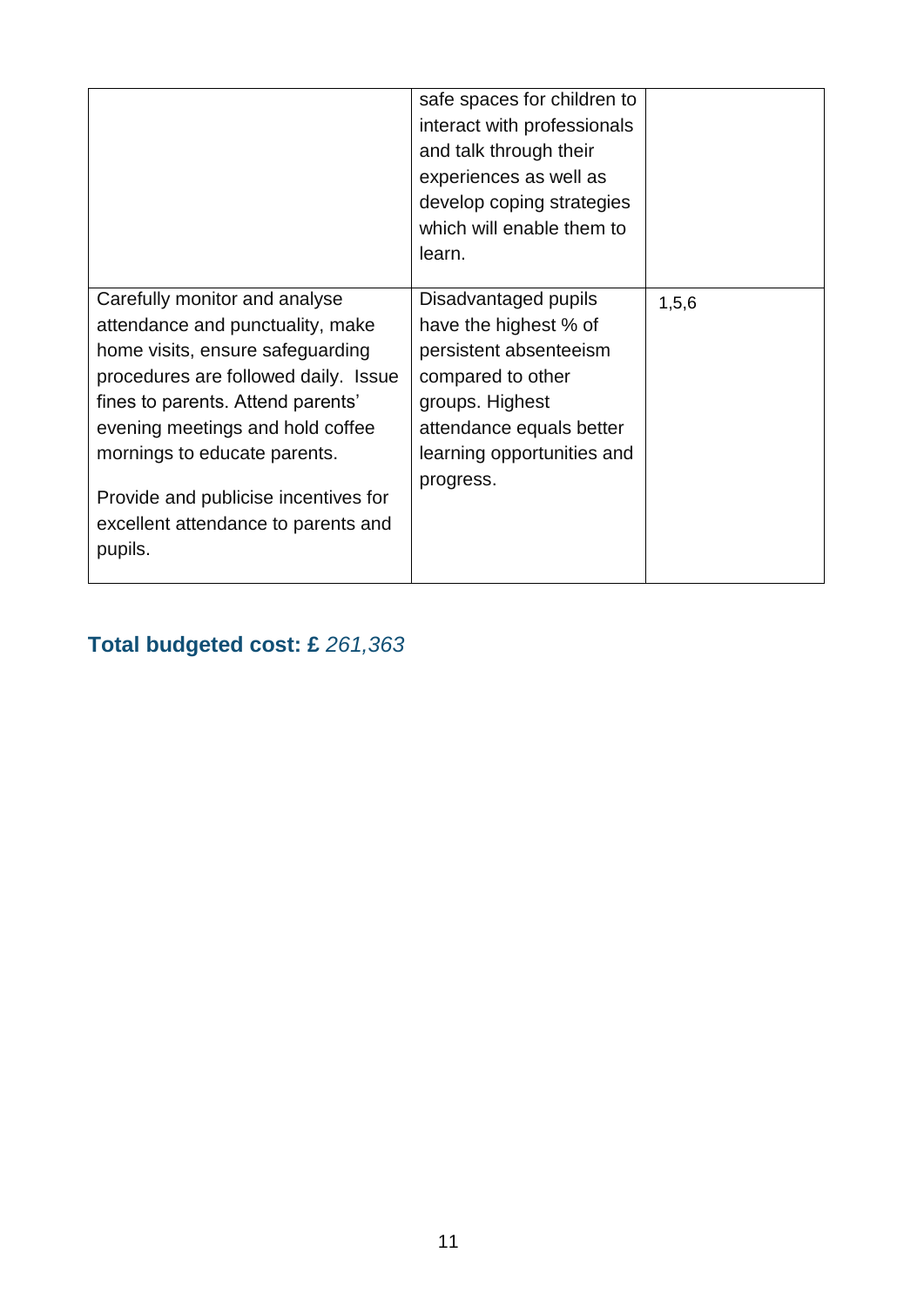# **Part B: Review of outcomes in the previous academic year**

## **Pupil premium strategy outcomes**

This details the impact that our pupil premium activity had on pupils in the 2020 to 2021 academic year.

As a result of COVID closures, it was not possible to implement parts of the PP strategy for that year where actions were made impossible by Covid restrictions. The PP funding, along with Catch-up funding, enabled the development of resourcing, including staff training, to set up remote learning structures and support pupil learning during the school closure including supporting families to access on-line systems or providing printed resources to mitigate problems.

CPD was and is an essential element of the catch up strategy, to support teachers and teaching assistants to focus on the essential knowledge across all subjects.

School Improvement Liverpool catch up materials and training have been used by HLTAs and TAs to focus in on areas that have been missed or needed covering in further depth.

Happy Centred Schools training allowed all staff to support children with coping strategies and regulating their emotional responses during a very challenging year.

HLTA appointments have helped to make home learning for individual isolators run smoothly. They have also used the SIL catch up materials and completed same-day intervention, as well as longer-term intervention, with individuals and groups across key stages. This has meant that although there were still challenges in engaging all children, home learning has been successfully offered throughout the pandemic from Jan 2021 in a very effective way. This has been coupled with excellent subject knowledge from teachers and TAs (as a result of CPD) so that every second of teaching time was seen as precious – time to focus on the essential knowledge required.

A comprehensive programme of in-house CPD has been well received and staff effectively took on board ways in which they could assess whether children were ready to progress formatively and summatively at the end of the summer.

A series of transition meetings were held to benchmark pupil progress and identify trends to inform action.

The data shows us:

- Maths is an area for improvement, with lower levels of children 'ready to progress' across the school
- Nursery, Reception and Year 4 are outliers with lower levels of children identified as 'ready to progress' for Reading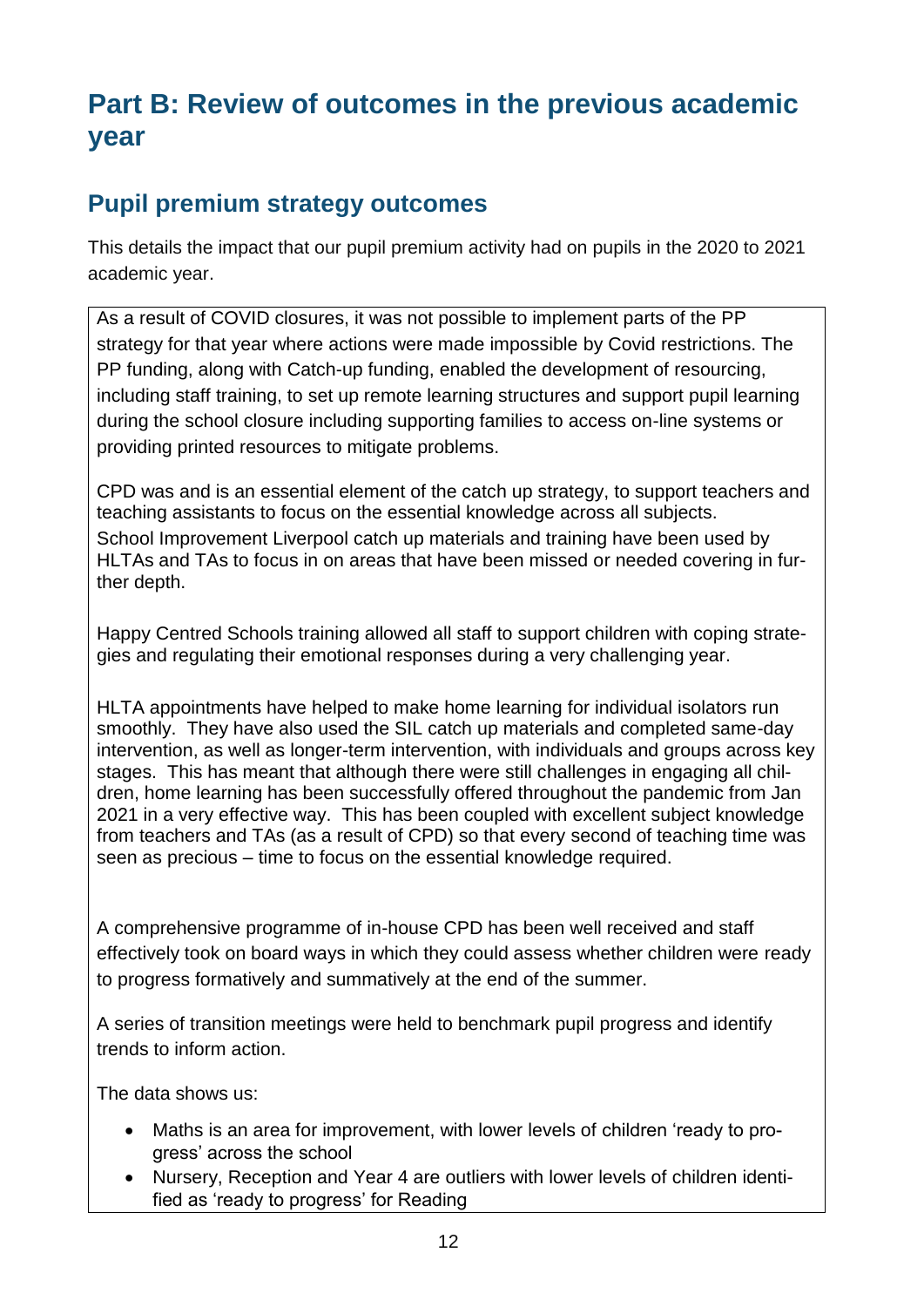- Emerging research shows that younger children's academic profiles have been affected more significantly, see further information here: [Best evidence on im](https://educationendowmentfoundation.org.uk/eef-support-for-schools/covid-19-resources/best-evidence-on-impact-of-school-closures-on-the-attainment-gap/)[pact of Covid-19 on pupil attainment | Education Endowment Foundation | EEF](https://educationendowmentfoundation.org.uk/eef-support-for-schools/covid-19-resources/best-evidence-on-impact-of-school-closures-on-the-attainment-gap/)
- Writing data has also been adjusted based on a national sample, thanks to our Comparative Judgement through 'No More Marking', there is some useful information here: [The No More Marking Blog](https://blog.nomoremarking.com/)

Curriculum priorities were identified:

- *Reading:* Phonics remains a priority, use of expression, developing inference skills,
- *Writing:* Punctuation, use of tenses, non-fiction writing, writing stamina
- *Maths:* Basic number skills, fractions, shape, measure, times tables
- *PSED in EYFS:* Children struggling to regulate their emotions, focus on effective transition to Year 1
- *Foundation subjects:* Map out provision from lockdown, ensuring opportunities for revisiting next year

#### **See also Catch-up Premium Plan evaluation 2020-21 (website/home/Ofsted/Catchup Premium)**

#### **Externally provided programmes**

*Please include the names of any non-DfE programmes that you purchased in the previous academic year. This will help the Department for Education identify which ones are popular in England*

| <b>Programme</b>             | <b>Provider</b>            |
|------------------------------|----------------------------|
| <b>Comparative Judgement</b> | No More Marking            |
| <b>Monster Phonics</b>       | <b>Monster Phonics</b>     |
| <b>Read to Write</b>         | <b>Literacy Counts</b>     |
| Grammarsaurus                | Grammarsaurus              |
| Art/Computing                | Kapow                      |
| <b>Positive Footprints</b>   | <b>Positive Footprints</b> |
| <b>Happy Centred Schools</b> | Laughology                 |
| Jigsaw PSHE                  | Jigsaw                     |
| <b>Numberstacks</b>          | <b>NumberStacks</b>        |
| <b>Talk Boost</b>            | I Can                      |
| <b>Provision Map</b>         | <b>TES</b>                 |
| <b>CPOMS</b>                 | <b>CPOMS</b>               |
| <b>Times Table Rockstars</b> | <b>Maths Circle Ltd</b>    |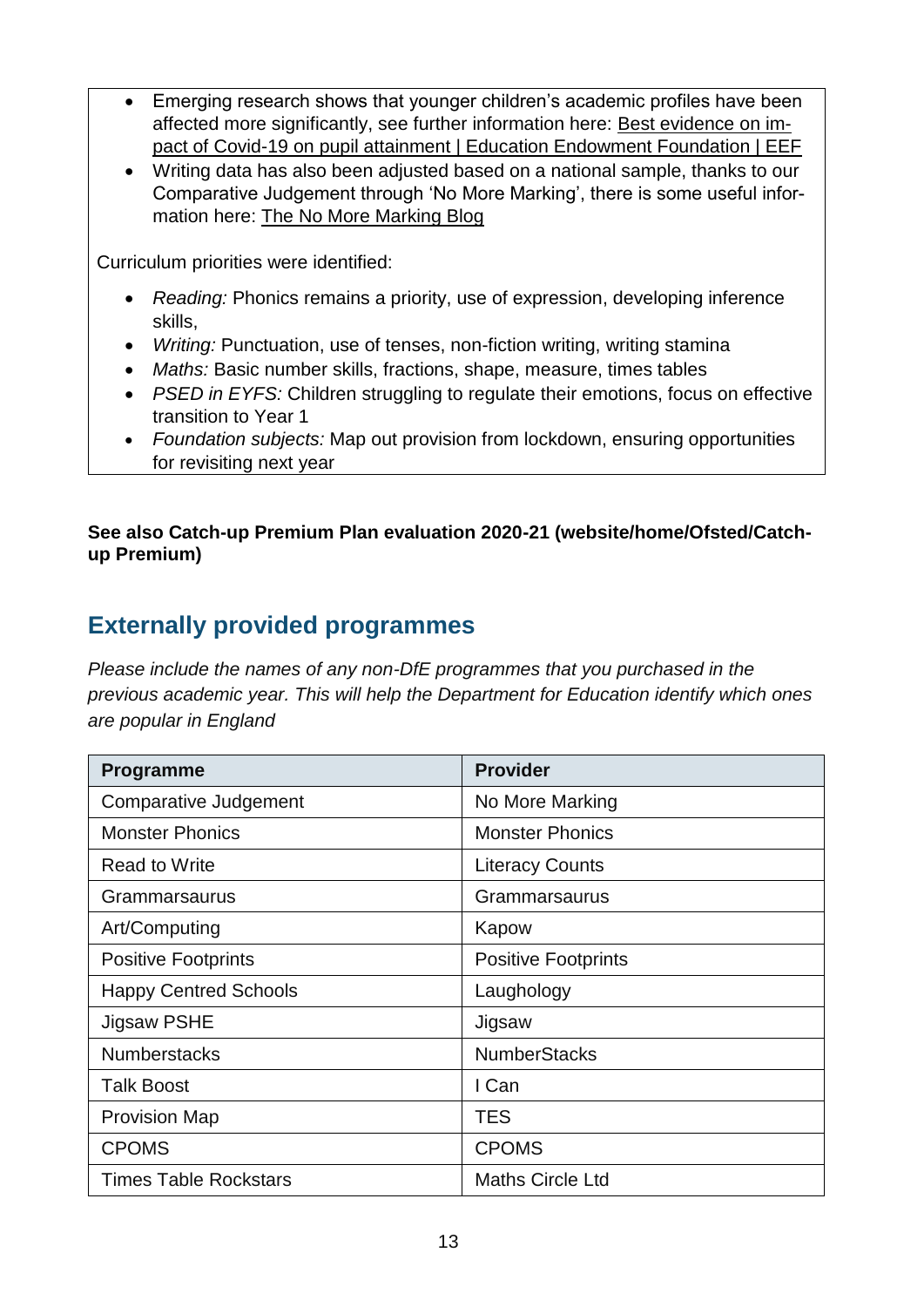# **Service pupil premium funding (optional)**

*For schools that receive this funding, you may wish to provide the following information:* 

| <b>Measure</b>                                                                    | <b>Details</b>                                                                                             |
|-----------------------------------------------------------------------------------|------------------------------------------------------------------------------------------------------------|
| How did you spend your service pupil<br>premium allocation last academic year?    | Our Service PP allocation was spent in<br>the same way as all other PP allocation<br>was spent. See above. |
| What was the impact of that spending on<br>service pupil premium eligible pupils? | The impact was in line with the<br>evaluations above.                                                      |